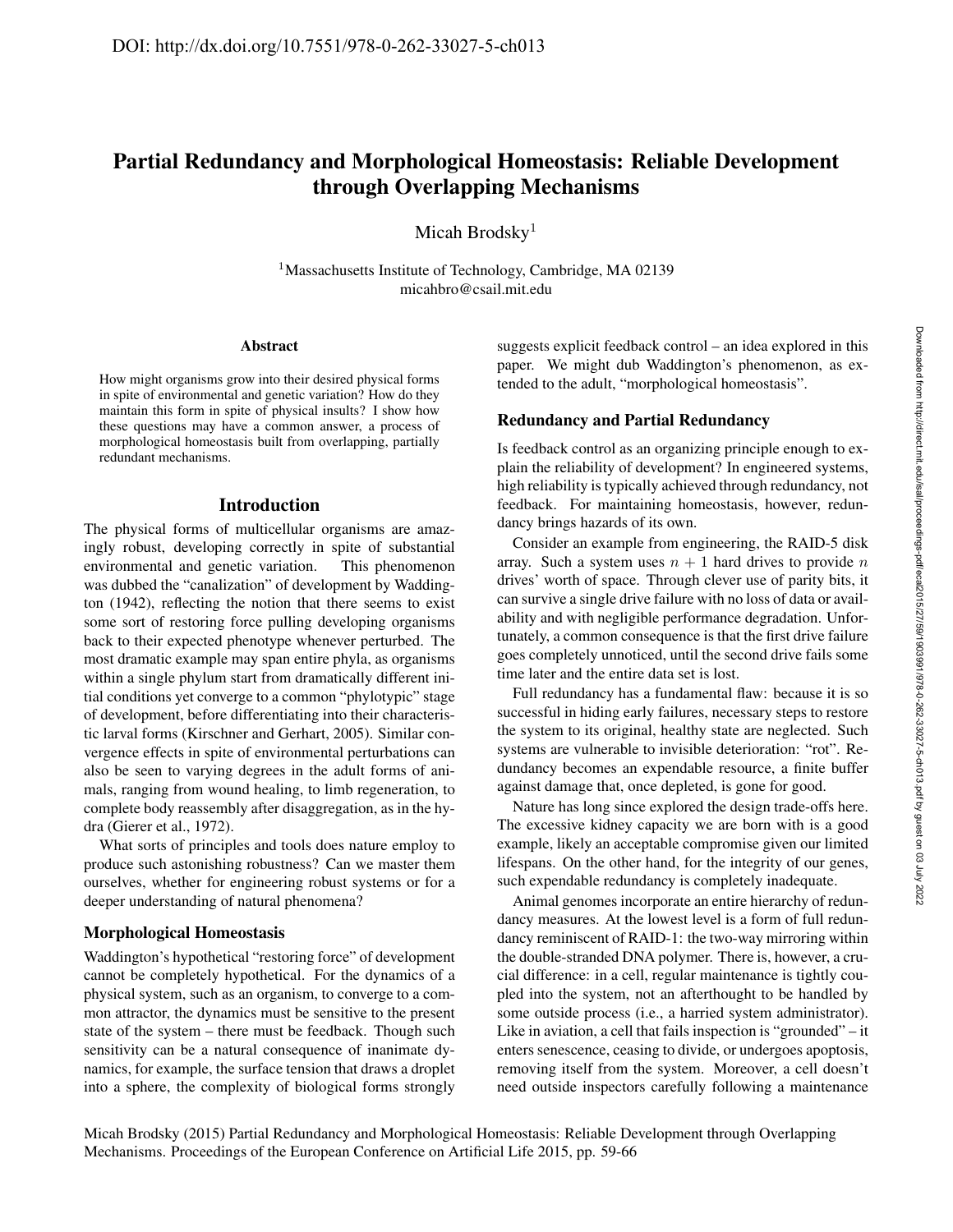protocol; it inspects and repairs itself. Such intrinsic selfmaintenance is a significant improvement over the blind redundancy furnished by a hard drive array.

Atop this 2-way mirror set lie multiple layers of further redundancy, but none so rigid and symmetrical; not replication, but imperfect redundancy, where the replicas are only similar at best and sometimes very different. A striking example is the diploid structure of animal cells: two nearlycomplete but non-identical copies of the program code are included and executed simultaneously. Identicality (homozygosity), indeed, is often downright harmful.

Genes are also duplicated throughout the genome, and rarely are the copies identical. Unless there is a selective advantage to increased RNA throughput through simultaneous transcription (as in the unusual case of ribosomal RNAs, for example), identical duplicates constitute expendable redundancy: so long as accidental damage to a gene is more likely than successful re-duplication, spare copies are likely to be lost through neutral drift. Instead, over evolutionary time, any accidental copies that remain diverge and acquire new functions. Much of the original functionality remains, to the extent that a knock-out of either copy is often survivable, but not without some cost.

Most extreme is the case when redundancy is provided by completely unrelated genetic components through differing physical processes. Animal physiology is rife with highly divergent mechanisms converging on a common purpose. For example, blood loss at a wound is held in check simultaneously by the platelet clotting system, the thrombin/fibrinogen clotting system, and vasoconstriction. Why so many complex mechanisms? Why are these not pared down through neutral drift? In spite of their overlap, each independent mechanism seems to confer its own, unique selective advantage. That is, the mechanisms are not fully redundant, they are *partially* redundant. Damage to one is disadvantageous (e.g. as a hemophilia), but survivable.

Why should nature prefer partial redundancy? Why not do things one way and do it well? As a form of redundancy, of course, partial redundancy offers a buffer against damage and stress, bodily, genetic, or environmental. Unlike full redundancy, however, a component lost or weakened will cause detectable degradation. The gaps in redundancy are visible, and precisely *because* they are visible, partial redundancy provides feedback – feedback that favors regeneration (either somatic or selective), or even learned avoidance of danger. Partial redundancy, much more than full redundancy, facilitates homeostasis.

This paper explores a detailed case study in partial redundancy, arising in the problem of morphological homeostasis: how an organism attains and maintains its physical form, in spite of external insults, environmental variation, and internal evolutionary changes. The physical substrate used is the deformable surface model of Brodsky (2014c, Ch. 2), a rich, 2.5-dimensional physics that caricaturizes the mechanics of

embryonic epithelial tissue. Taming this physics requires a fair amount of new mechanism for sensing and for actuation. In the course of developing this mechanism, the need for partial redundancy arises naturally. The remarkably robust results, evaluated informally, show how effective homeostasis through partial redundancy can be.

#### Model Background

On stylized, deterministic substrates like cellular automata, the value of feedback and redundancy is not so apparent, but deep challenges surface when a model's physics become sufficiently rich. With sophisticated mechanics, available strategies for development become more varied, but also, their effects less predictable, less modular.

Recent years have seen the use of increasingly sophisticated physical models (e.g. Chen and Brodland (2008); Disset et al. (2014); Doursat et al. (2012)). The model employed here (Brodsky, 2014c, Ch. 2), unlike the more common mass-spring models, improves mechanical richness by specializing to epithelial (sheet-like) tissues. This work also focuses on development by embryomorphic mechanical transformations, not by cell proliferation. However, the concepts should be applicable to any rich, 3d physics where cells can sense and manipulate their mechanical environment.

The model here is a "vertex model", a representation of a foam-like sheet of polygonal, tightly adhering cells in terms of the positions of their vertices. Cell shapes, and hence vertex positions, are governed by surface tension and internal elasticity. The model is extended into 3d by the addition of flexural springs at each cell-cell junction, the spring constant determining stiffness.

Cells are regulated by simple software agents, the realization in terms of genes not a focus of this work. Cells can sense properties of their mechanical conformation such as elongation or curvature and can influence it through neighbor-neighbor tractions (an adjustment to edge tension) or by modifying set-points such as flexural angle. Sufficient traction or external force will cause cells to intercalate, rearrange, and flow. How these effects can be profitably applied is a key focus of the paper.

#### Decomposing the Problem

Natural biological structures are complicated, combining multiple subparts with differing characteristics. We can simplify the problem of engineering morphological homeostasis by breaking it into a cascade of two subproblems: patterning and actuation. Patterning – "what goes where" – consists of laying out a body plan for the structure. Actuation – "what happens here" – represents the processes of local mechanical transformation necessary to create the desired features, given a pre-existing global body plan. Of course, these problems are not independent – the global pattern affects how actuation efforts interact, and updates to the global pattern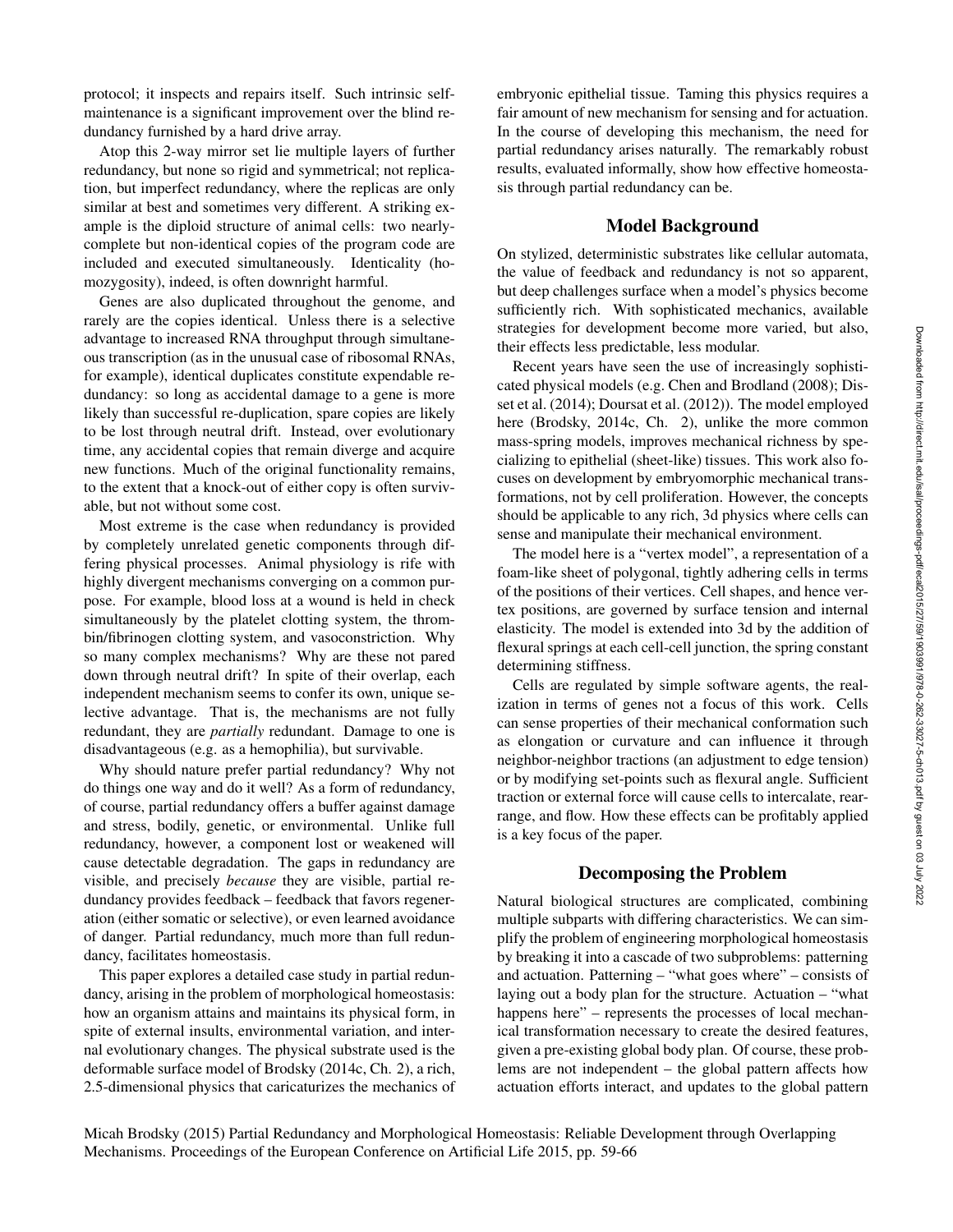require updates to the local features. Similarly, local actuation alters the geometric properties of the substrate, modifying the patterning process, as well as rearranging already patterned cells. However, so long as the goals of patterning and actuation are compatible, I show that the combination of appropriately robust patterning and actuation algorithms can yield a robust and stable complete solution.

The presence of conserved compartment maps in animals, an invisible and highly conserved pattern of gene expression prior to detailed morphogenesis (Kirschner and Gerhart, 2005), suggests that nature may use a similar decomposition strategy. Since perturbations in early, pre-morphogenesis development as well as local injuries to the final form can heal, global patterning and local actuation are both likely to involve feedback mechanisms.

The first problem, body plan patterning, can be solved by a patterning mechanism that is robust to widely variable substrate geometries and produces meaningfully consistent patterns before and after deformation. The patterning mechanism must also self-correct in the face of perturbations, without requiring a clean slate restart; incremental corrections to pattern and geometry must eventually converge, after all. These requirements all but eliminate self-timed pre-patterning (Brodsky, 2014a), which cannot respond to unexpected deviations, and likely disfavor fixed-wavelength Turing-type mechanisms, which have a preferred body size and may reconfigure under deformation (although note Meinhardt (1993)). Morphogenetic fields with self-sustaining sources (e.g. as in Doursat et al. (2012)) might be usable, with some caveats due to geometry (Brodsky, 2014c, Ch. 4). However, the normal neighbors patterning mechanism of Brodsky (2014b,c, Ch. 4), where patterns are specified through a purely topological description (an adjacency graph) and maintained continuously – hence tolerating substantial distortion – fits almost perfectly.

The core of this case study, then, is devoted to the problem of "what happens here": how to produce and maintain simple geometric features in spite of perturbations. We have at our disposal several mechanical actuation mechanisms, including cell shape change, apico-basal constriction, and neighbor traction forces (for simplicity, I don't consider changes in cell number here). Producing geometric features using these mechanisms is not too hard, given a known initial state. However, given perturbations, the initial state is *not* known. Instead, we must find techniques that respond appropriately to the system's pre-existing state.

Sensitivity to the state of the system – feedback – requires either that the intrinsic physics of the system be sensitive to system state (e.g. mechanical restoring forces) or that explicit feedback sensors be deployed by the control algorithm. Geometric structure involves numerous degrees of freedom, many of which are uninteresting (e.g. the relative arrangement of equivalent cells) or undesirable (e.g. high-frequency Fourier components). It can be valuable to leave such degrees of freedom to autonomous energy-minimization dynamics, for example, viscous relaxation, avoiding the control algorithm having to treat them explicitly. On the other hand, certain degrees of freedom represent key control targets. For these, we require sensors.

#### Sensing Curvature

For our first attempt at controlling geometry, consider spherical curvature – to produce spherical caps of varying radii, and hence varying subtended angle (e.g. Figure 1). First, we need a distributed, scale-invariant measure of curvature, built from local sensors.

Classical local measures of spherical curvature, such as Gaussian curvature and mean curvature, are not scaleinvariant but instead provide curvature radii; they indicate how tightly curved the surface is locally but not how much curvature the surface encompasses as a whole. Gaussian curvature can be integrated over area to produce a dimensionless invariant related to the subtended angle (by the Gauss-Bonnet theorem), but this is an extensive quantity. In general, measuring extensive quantities seems to require leader election or an equivalent broken symmetry (Brodsky, 2014c, Ch. 5). It would be preferable to avoid this complication.

Another approach is to consider global properties based on length and area. For example, on a spherical cap, the ratio of area to the square of some linear dimension (e.g. perimeter) uniquely identifies the angle subtended. Without a leader, area and perimeter may not be directly measurable. However, the ratio of area to perimeter is easily measured (the 2D analogue of surface area to volume ratio, inverted), providing a second non-scale-invariant measure of curvature. This can be combined with a local measure of curvature – for example, multiplying by average mean curvature – to produce a scale-invariant measure of global curvature.

By trial and error, I found an interesting variation that worked well. Rather than combining the ratio of area to perimeter with another global measure, I combined it with a purely local measure of curvature, producing a hybrid measure that is partly local, partly global. This mirrors the effects of actuation, also partly local, partly global. The measure I found most effective is the product of the areaperimeter ratio and the extrinsic radius of curvature along the axis parallel to the region boundary – that is, the local circumferential curvature. Such a cocktail is, interestingly, an example of sensor-level partial redundancy.

# Actuating Curvature

Now that we have a sensor for curvature, we must build an actuator. How? As noted before, surfaces have numerous degrees of freedom; all of them need to be stable, and some of them need to reach particular control targets. In almost any representation, they are cross-coupled, due to the constraints of surface geometry and the complicated dynamics of deformation and flow.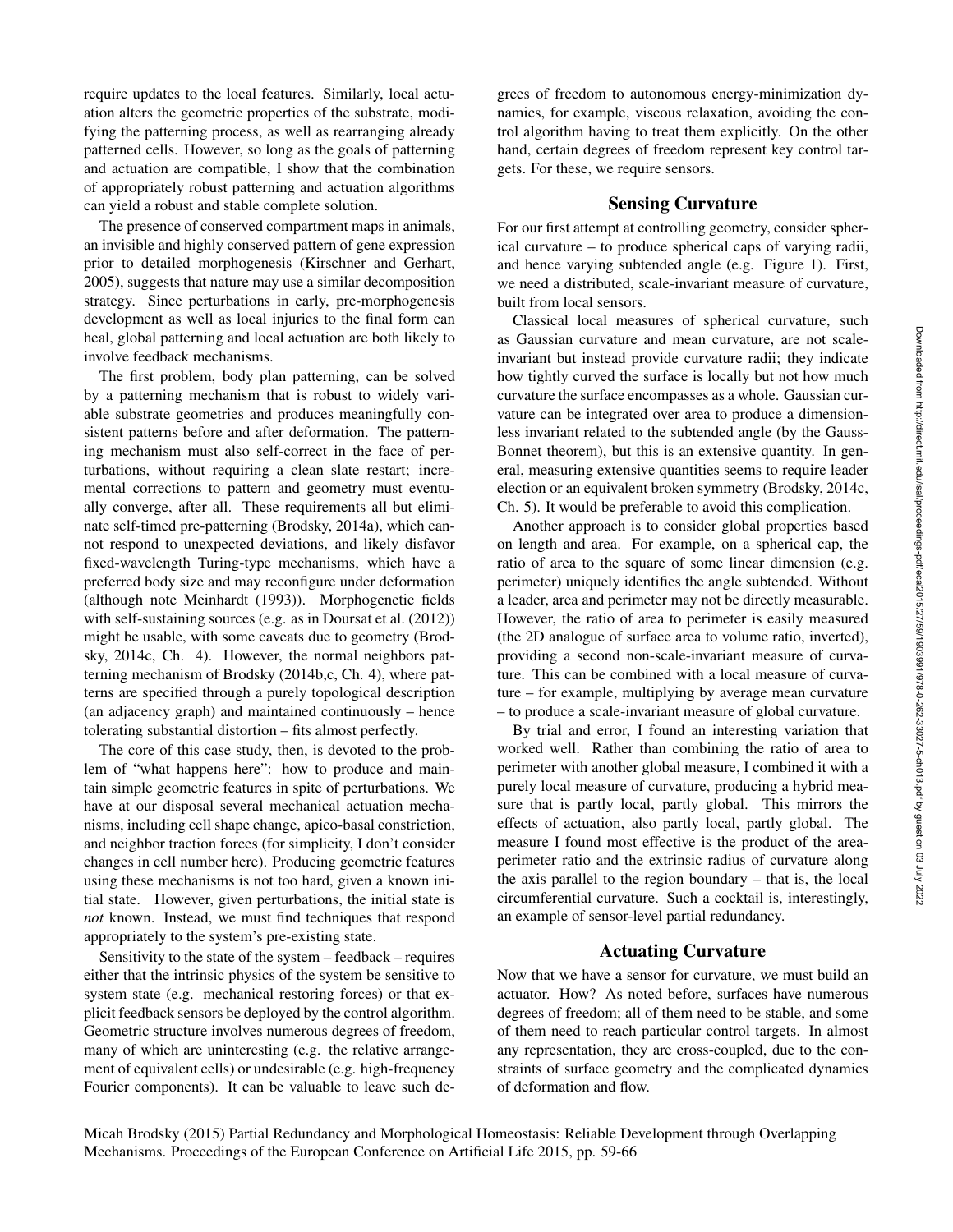For example, one might instruct each cell to bend itself in accordance with the sign of the error reported by the curvature sensor. Such "extrinsic" curvatures can be driven by, e.g., apical/basal constriction. This approach, however, suffers from two serious flaws: it is geometrically inconsistent, and it does nothing to keep undesirable degrees of freedom under control. It is inconsistent for the same reason one cannot flatten an orange peel without tearing it: extrinsic curvatures require, in general, non-Euclidean geometries within the surface. Distances between points within the surface must change in order to accommodate the extrinsic curvature. If a surface is deformed extrinsically, non-Euclidean "intrinsic curvature" will necessarily be generated by elastic deformation and plastic intercalation, at the cost of high stresses, which fight against the bending forces and often lead to buckling instabilities, oscillations, and worse.

For example, a small circular disc subject to uniform extrinsic bending will yield a spherical cap, but beyond a certain critical size, it will spontaneously buckle cylindrically; the spherical conformation becomes unstable. Ideally, plastic deformation would set in before buckling, and the equilibrium intrinsic curvature would relax toward a spherical configuration. This is difficult to achieve, however, requiring substrates that are plastically soft yet flexurally quite stiff, and the high stresses involved remain a liability.

The complementary strategy, actuating on intrinsic curvature, is similarly geometrically inconsistent but has some notable properties. Unlike extrinsic curvature, which cells can directly manipulate, the relationship between what a cell can do locally and the resulting effects on intrinsic curvature is quite nontrivial (given by the Brioschi formula). Small changes to curvature can be produced by each cell changing its size and shape – adjusting its aspect ratio, for example. The effect on curvature is then a function of the differences in changes expressed among nearby cells. However, large changes must be achieved by plastically rearranging cells rather than simply distorting them, lest we demand that cells flatten into pancakes or stretch into spaghetti. A more useful actuator for large intrinsic curvatures is thus cell-cell traction, by which cells can intercalate with their neighbors.

How should cells exert traction forces in order to produce a given curvature? This is complicated. For the case of axisymmetric curvature, however, as in a spherical cap, the "purse string" strategy is an option: if curvature is too small, cells near the edge should pull on their circumferential neighbors, so as to shrink the mouth of the region. If curvature is too large, cells should pull on their radial neighbors, so as to enlarge it.

This sort of boundary-focused purse-string traction can be orchestrated, for example, by having the boundary emit a decaying gradient proportional in strength to the locally reported curvature error. The shape of the gradient then informs cells which direction and how hard to pull on their neighbors. The simplest approach might be to derive the orientation from the gradient vector or the level curves (choosing depending on the sign), and this works. I used an alternative source, the principal axes of the Hessian (negative axis along the boundary, due to sources, and positive axis elsewhere), which seemed slightly more effective.<sup>1</sup>

The effects of such purse-string traction are several. The application of traction forces leads to net stresses and bending moments in the surface, tending to open up or close the mouth of the region, as intended. In response, cells intercalate as expected, circumferentially or radially, leading to changes in intrinsic curvature. However, so long as curvature error persists, the rearrangement is incessant. Reorienting after each rearrangement, cells continue to grapple on one another, rearranging repeatedly. This continuing churn nullifies the yield strength of the cellular lattice and leads to viscous-like relaxation, which is both an asset and a liability. Churn relaxation is helpful because, as alluded to previously, it provides a natural mechanism for uninteresting and undesired degrees of freedom to relax and stabilize, without explicit control. It is problematic because the desired target degrees of freedom relax as well, making it difficult to sustain more than small deformations.<sup>2</sup>

The complementary problems exhibited by extrinsic bending and purse-string traction suggest that their combination might be more successful than either in isolation. Indeed, merely running them simultaneously, with no coordination, produces a drastic improvement. The combination of purse string traction as above and an integral controller on extrinsic bending, both using the same curvature feedback sensor, yields a stable and robust algorithm for producing spherical caps of arbitrary desired curvature. Figure 1 shows this tandem actuation mechanism in action, illustrating the results for several different target values of curvature.

At first glance, one might expect that the two actuation mechanisms ought to be tightly correlated, so that consistent intrinsic and extrinsic curvatures would be produced. However, the precise combination turns out to be quite forgiving. As the integral controller governing extrinsic bending ratchets up, intrinsic churn relaxation begins to lead towards rather than away from the desired equilibrium. At the same time, as cells rearrange, both autonomously and deliberately, the stresses generated by inconsistent curvatures are relaxed. Indeed, even without any coherent direction at all to the traction forces – a traction random walk – the combination of traction and extrinsic bending is sufficient. Convergence is

<sup>&</sup>lt;sup>1</sup>Note that such actuation profiles are not scale-invariant, due to the fixed characteristic length scale of the gradient's decay. However, because the feedback sensors are scale-invariant, the resulting control algorithm is still quite flexible across a range of scales.

<sup>&</sup>lt;sup>2</sup>There is also a subtle mathematical limitation to purse-string traction and other intrinsic actuation methods: they become singular when the surface is flat. Starting from a flat conformation, purse-string traction is weak and has no way to influence which way the surface will buckle. The sign of its influence depends on the sign of the existing extrinsic curvature.

Micah Brodsky (2015) Partial Redundancy and Morphological Homeostasis: Reliable Development through Overlapping Mechanisms. Proceedings of the European Conference on Artificial Life 2015, pp. 59-66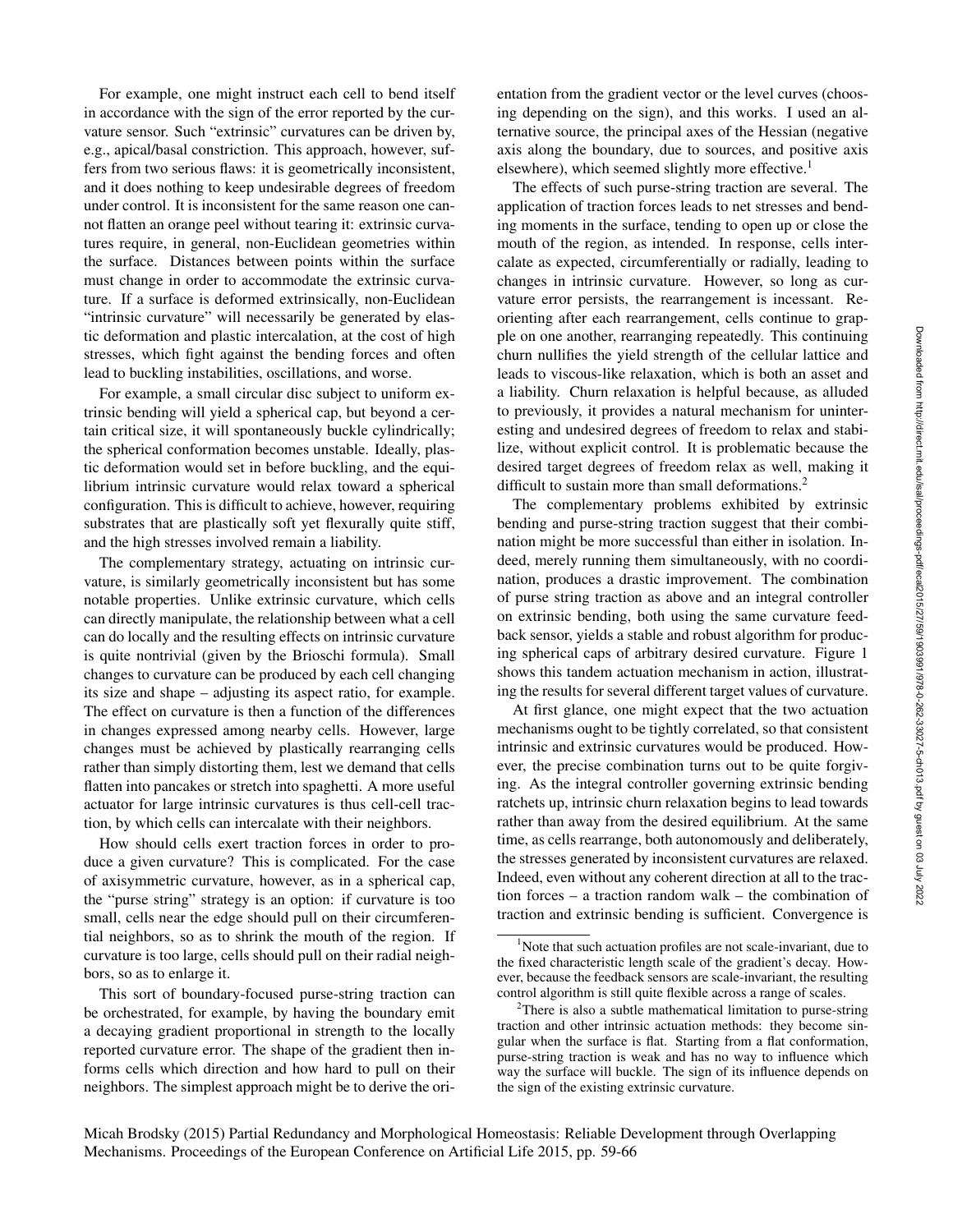slower and stresses are higher, but it works. In general, the relative calibration of intrinsic and extrinsic control affects the time to convergence and the stress profile, but the ultimate equilibrium is robust.

# Complex Structures from Simple Pieces

Now that we have the beginnings of an understanding of geometric control for simple, homogeneous regions, how might we proceed to more complicated structures? Rather than developing a slew of more complicated sensors, actuators, and controllers, each with multiple degrees of freedom, it would be simpler if we could instead assemble multiple elementary features along a body plan pattern, each feature region running some simple control law. With actuation controllers like our example above, however, simply cutting and pasting regions together does not work well. Controllers must behave compatibly along shared boundaries, or they will fight each other. Even if curvatures can be carefully selected to match up, evolvability is impaired, because further revisions will require consistent modifications in multiple places simultaneously.

Instead of directly coupling tightly controlled components to each other, a better strategy might be to connect them through special combiner regions (or "combinators", to borrow a term from computer science) – a special type of actuation controller that furnishes sort of weakly controlled glue to couple otherwise incompatible boundaries together. Instead of tightly specifying all properties of the structure, one could specify only certain key regions and features, relying on combiner regions to interpolate between them for the remainder. Such combiner regions would insulate individual components from the geometrical and mechanical side effects of other components, allowing their controllers to operate quasi-independently.

Through the principle of relaxation, simple combiners are constructed easily. For small structures, I found that no active controller is needed, just a routine to ensure cells are reset their default properties. The churn injected from the jostling of neighboring regions' actuators is enough to cause mechanical relaxation, producing smooth connector regions with minimal curvature. For larger structures, it's necessary to add a controller that deliberately relaxes the surface through cell-cell traction; a simple random walk of traction will often suffice. A more aggressive approach might use a smoothing geometric flow (e.g. exerting traction along the major axis of the Hessian of Gaussian curvature).

By definition, a weakly controlled relaxation combiner does little to dictate the relative positions of the regions it connects, beyond the topological constraints imposed by the body plan. Where, then, do the regions end up? The body plan patterning mechanism may initially lay out the connected regions in some predictable fashion, but they effectively "float" upon the combiner, and in the long run, they move to occupy positions that minimize mechanical energy.

Typically, this process is dominated by the bending energy. Regions can be modeled, in a sense, as interacting by virtual forces, dependent on their curvatures. Regions of the same sign of curvature typically repel, while those of opposite sign attract. If the global conformation leads to the formation of a bend in the combiner region, subsidiary regions may interact with this curvature as well. For example, when several regions of positive curvature float within a spherical combiner, they frequently align themselves along a circumferential ring, like spokes of a wheel (e.g. Figure 2a). Such virtual forces can often be relied on to produce a particular, final conformation in space.

Figure 2 shows a few examples of this approach, where independently controlled lobes are arranged by virtue of their interaction forces within a relaxation combiner. The number of lobes, their sizes and curvatures, and the divisions of the combiner can all be independently specified. However, there is no direct control available over the relative positions of the lobes. Even breaking the lobes into groups under different combiners does not meaningfully affect their positions (see Figure 2b); pure relaxation combiners are, to a good approximation, fully associative.

A more sophisticated combiner might manipulate the layout of its subsidiary regions by adding deliberate tractions and bending moments so as to customize the virtual interaction forces. More simply, however, we can break the associativity of the combiners with additional passive forces and use the resulting non-associative combiners to produce more complex shapes. An easy way to do this is with differential adhesion, such that different combiners have mutual disaffinity and hence are shaped by the surface tension forces along their boundaries. Figure 3 shows several examples of structures grown this way.

# Evaluation

In spite of our meager toolbox consisting of one control law and two closely related combiners, the variety of structures we can declaratively produce is beginning to get interesting. It remains to be shown that the structures exhibit the robustness properties I have claimed, including self-repair, approximate scale invariance, and tolerance of unexpected parameter variations.

Geometric self-repair follows easily from the feedback control mechanism. One can even take geometric results of running under one program, switch to a different program, and watch the structure reform. The results are indistinguishable from structures produced starting with a sphere.

Approximate scale invariance can be demonstrated by running the same program on different size domains. Figure 4 demonstrates the program of Figure 3a running on different sized substrates. Using the same set of parameters as before, originally tuned for the middle size (400 cells), the small size (192 cells) works perfectly. The large size (900 cells) has a tendency to twin lobes but otherwise converges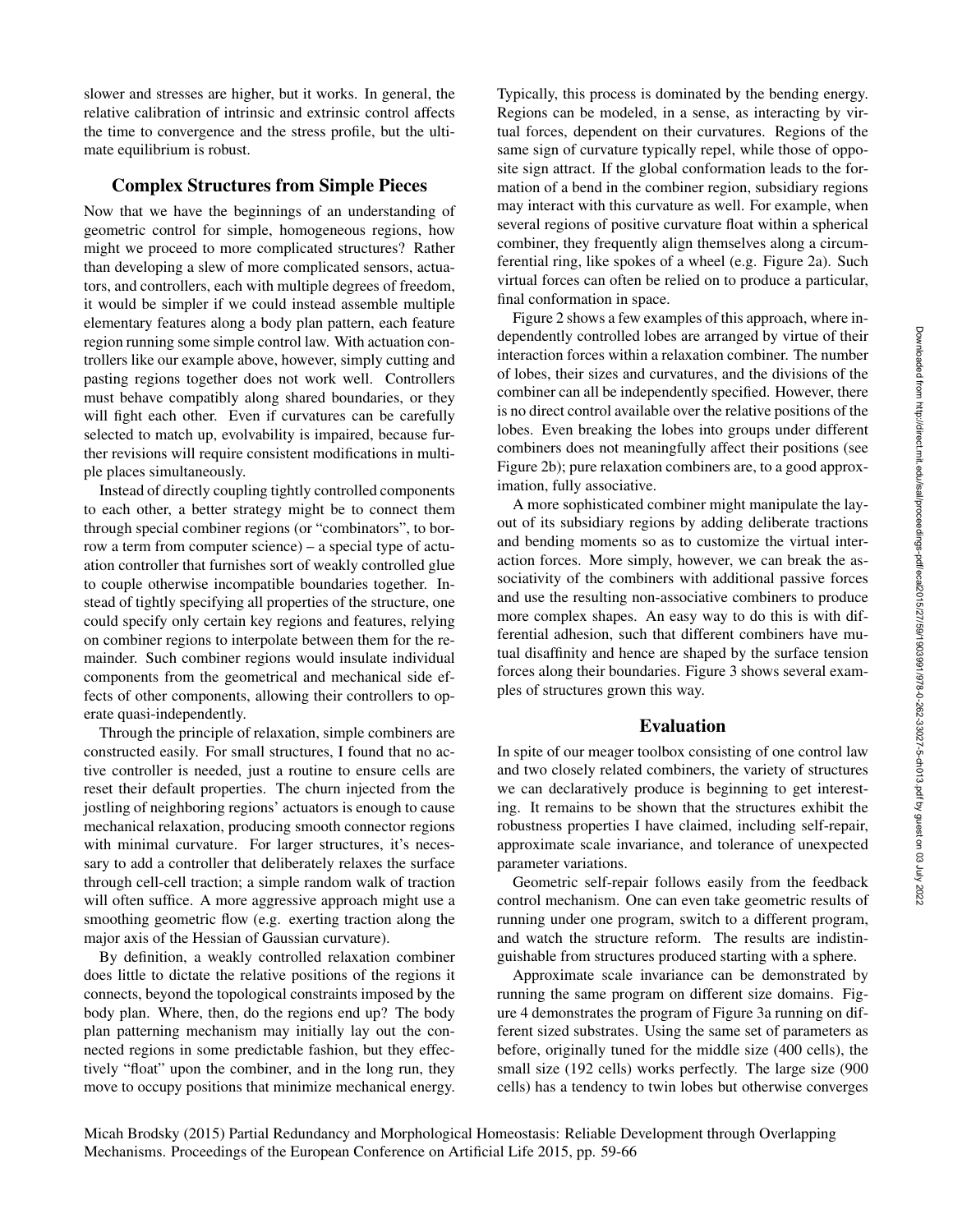

Figure 1: Lobes with controlled curvature – spherical surfaces divided into two regions (via normal neighbors), where green pursues a target curvature using purse-string traction and extrinsic bending, while blue relaxes passively (see section 'Complex Structures from Simple Pieces'). Three different target curvatures are illustrated, with ratios 1:3:5 respectively.



Figure 2: Simple compound structures and their associated normal neighbors body plans: (a) 3-lobe structure where red, green, and cyan regions control curvature while blue combiner region relaxes geometry. (b) 4-lobe structure where the lobes are split across two combiners (yellow and blue).

well (Figure 4b). $3$  Such twinning can be avoided with adjustments to the body plan patterning algorithm, trading off speed for better convergence (e.g. Figure 4c, where the quorum sense morphogens have been configured to persist over longer distances) or simply tuning for the larger size (e.g. by increasing the "temperature" parameter).

The most interesting case to explore is that of unexpected parameter variation. For this purpose, I vary the stiffness of the substrate. This also affords the opportunity to explore the relative roles of the two actuation mechanisms in tandem. When substrates are stiffer, one should expect the extrinsic actuation to be more powerful, while on softer substrates, intrinsic actuation should be stronger.

Table 1 summarizes the results of informal trials under several different values of bending stiffness constant  $k_B$  and

with several different "knockout variants" of the curvature control algorithm. As claimed, only mechanisms that combine both extrinsic bending and traction able to succeed in all cases (and at all with the middle stiffness). A lack of *directed* traction is a hindrance, but only inasmuch as it reduces the speed of convergence. Interestingly, there are cases where each of the other mechanisms still succeed. With high stiffness, one hardly notices the total loss of traction. With low stiffness, some patterns develop successfully even without bending (although their precise shapes are visibly altered).

The tandem actuation mechanism thus exhibits partial redundancy: for many situations, multiple overlapping mechanisms are available, such that reduced function or complete failure of one pathway is quite survivable. However, due to the physical constraints of the problem, employing the full complement of mechanisms is often still helpful and sometimes absolutely necessary. The resulting combination mechanism is quite robust but irregularly so, giving confusing and seemingly contradictory results to knock-out experiments: Is the bending pathway necessary for curvature development? Is the traction pathway necessary for cur-

<sup>&</sup>lt;sup>3</sup>In fact, the large size develops with extensive temporary twinning showing fully-actuated curvature, which only resolves through churn and domain wall migration. The highly curved lobe regions have a particular tendency to remain twinned, in spite of the body plan, probably due to the influence of their mutual mechanical repulsion.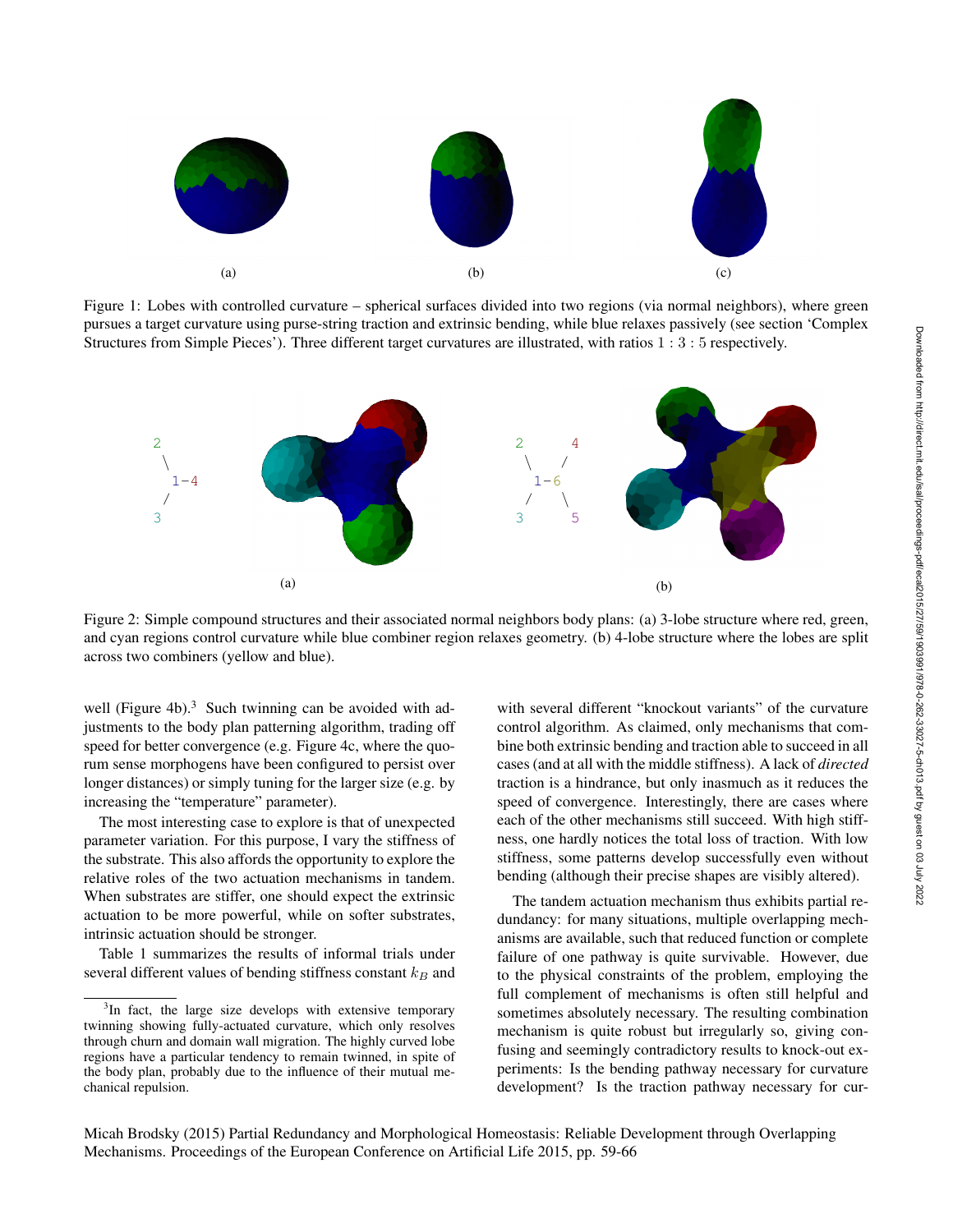

Figure 3: Compound structures using relaxation combiners with associativity broken by surface tension. Leaf nodes control curvature; non-leaf nodes are combiners. Combiner cells have adhesive self-affinity and mutual disaffinity such that internal edge tension is reduced and mutual edge tension increased by (a) 40% and (b), (c) 80%. (The stronger surface tension in the latter two helps produce more distinct conical features.) Pattern regions are of unequal size in part due to deliberate adjustments to quorum feedback  $(k_q)$  – halved in leaf nodes, and, in (a), doubled in region 7.



Figure 4: Program of Figure 3a running on different domain sizes. (a) Small, 192-cell domain. (b) Large, 900-cell domain, showing typical twinning that fails to resolve. (c) Large, 900-cell domain that avoids twinning via 10x reduction in decay rate of pattern region quorum sense morphogens.

vature development? Is the gradient field that directs traction necessary for curvature development? Differing conditions may produce differing "answers" to these questions. The situation is surprisingly reminiscent of the difficulties encountered in knockout experiments on real, live organisms (Lazebnik, 2002).

# Discussion: Partial Redundancy

The canonical benefit of partial redundancy is resistance to rot, hidden degradation. The more "verbose" a system – more details in its specification, more parts in its realization – the more vulnerable it is to random damage. Yet, the above example, combining two partially redundant mechanisms, fared quite well under both knock-out damage and mechanical disruption. By making degradation visible and detrimental yet survivable, partial redundancy facilitates homeostasis – both at the genetic level, through cross-over and selection, and at the somatic level, through regeneration – making complex and verbose systems sustainable.

The benefits run deeper. The example here showed how to use partial redundancy as a weapon to attack a messy, hard-to-characterize system. Neither mechanism alone furnished an exact solution, but each was able to cover for the other's bugs and limitations. Even when both mechanisms were not essential, performance was better with both, if for no other reason than that the total force could be increased by combining multiple modes of actuation.

Partial redundancy also facilitates modularity: redundant mechanisms may be repurposed to new functions, and stresses placed on the system by changes are more easily absorbed. Companion techniques, such as passive homeostasis by relaxation (as in combiners), further help to neutralize